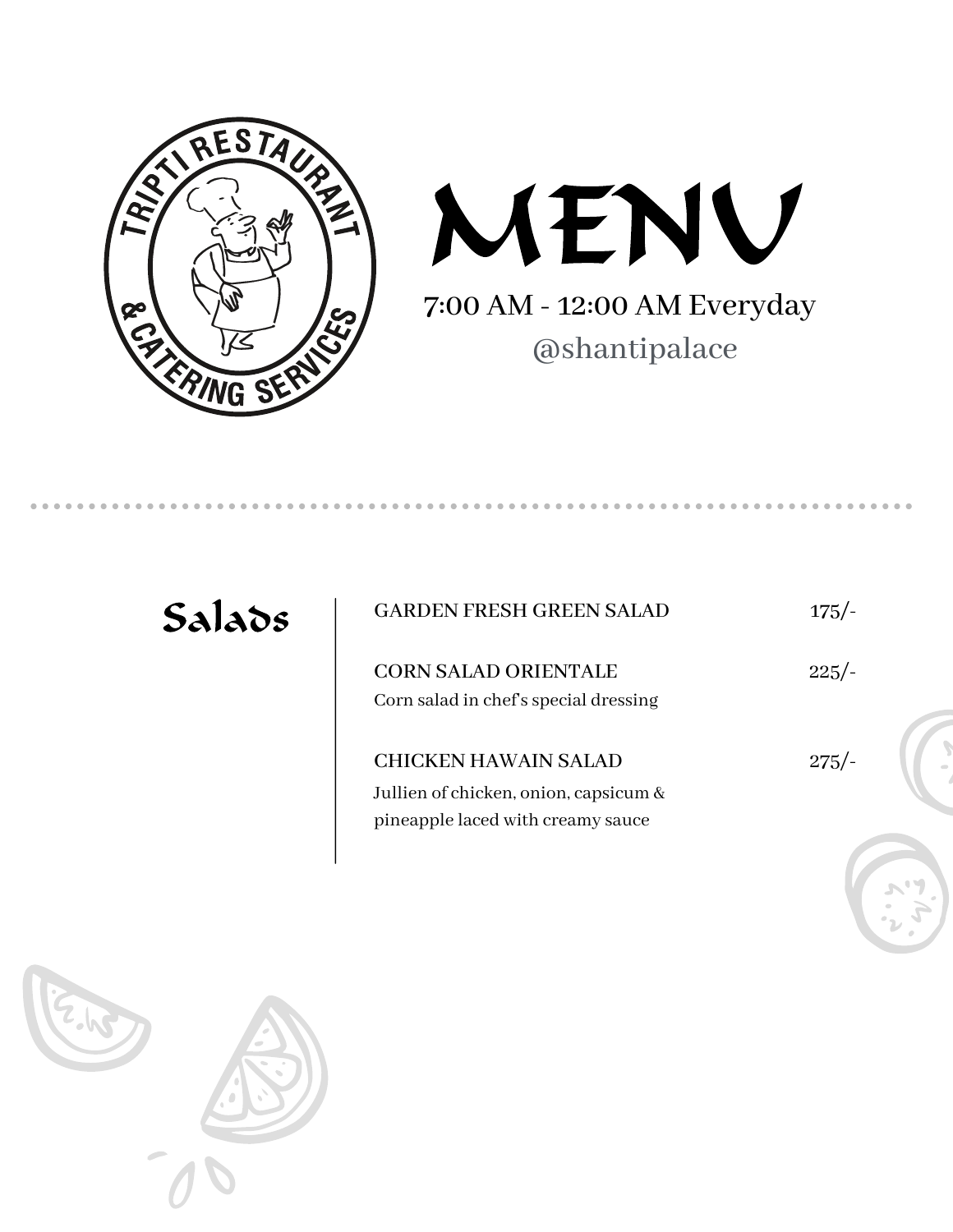| Tandoori   | <b>TANDOORI JUMBO PRAWNS</b>                                                                                                 | $900/-$  |
|------------|------------------------------------------------------------------------------------------------------------------------------|----------|
|            | Signature preparation of King prawns                                                                                         |          |
| Appetizers | marinated in chef special masala & grilled<br>in tandoor.                                                                    |          |
|            | <b>MACHLI TUKRA IRANI</b>                                                                                                    | $625/-$  |
|            | Choice cuts of fish, marinated overnight with<br>mustard, flavoured yoghurt, special spices &<br>herbs roasted in clay oven. |          |
|            | <b>LAHORI TD. MURGH</b>                                                                                                      | 600/350/ |
|            | Spring chicken marinated in indian spices<br>& yoghurt roasted in clay oven, served with<br>mint chutney.                    |          |
|            | <b>MURGH AFGHANI</b>                                                                                                         | 425/     |
|            | Choice cuts of chicken marinated with<br>enriched cream roasted in clay oven.                                                |          |
|            | <b>TANGRI NOORANI</b>                                                                                                        | 425/     |
|            | Stuffed tender leg of chicken marinated &<br>roasted in clay oven.                                                           |          |
|            | MURG TIKKA AMRITSARI                                                                                                         | $425/-$  |
|            | choice cuts of boneless chicken steeped in rich<br>Spicy yoghurt marinade, roasted in clay oven.                             |          |
|            | ROYAL MALAI MURGH TIKKA                                                                                                      | 425/     |
|            | Cubes of chicken marinated with cream,<br>cheese, garlic & royal cumin, glazed in tandoor<br>topped with silver leaf.        |          |
|            | <b>MURGH RESHMI KABAB</b>                                                                                                    | 425/     |
|            | Minced chicken marinated with choicest<br>herbs & cashew-nut pasle, skewered in                                              |          |
|            | traditional style & finished in clay oven.                                                                                   |          |

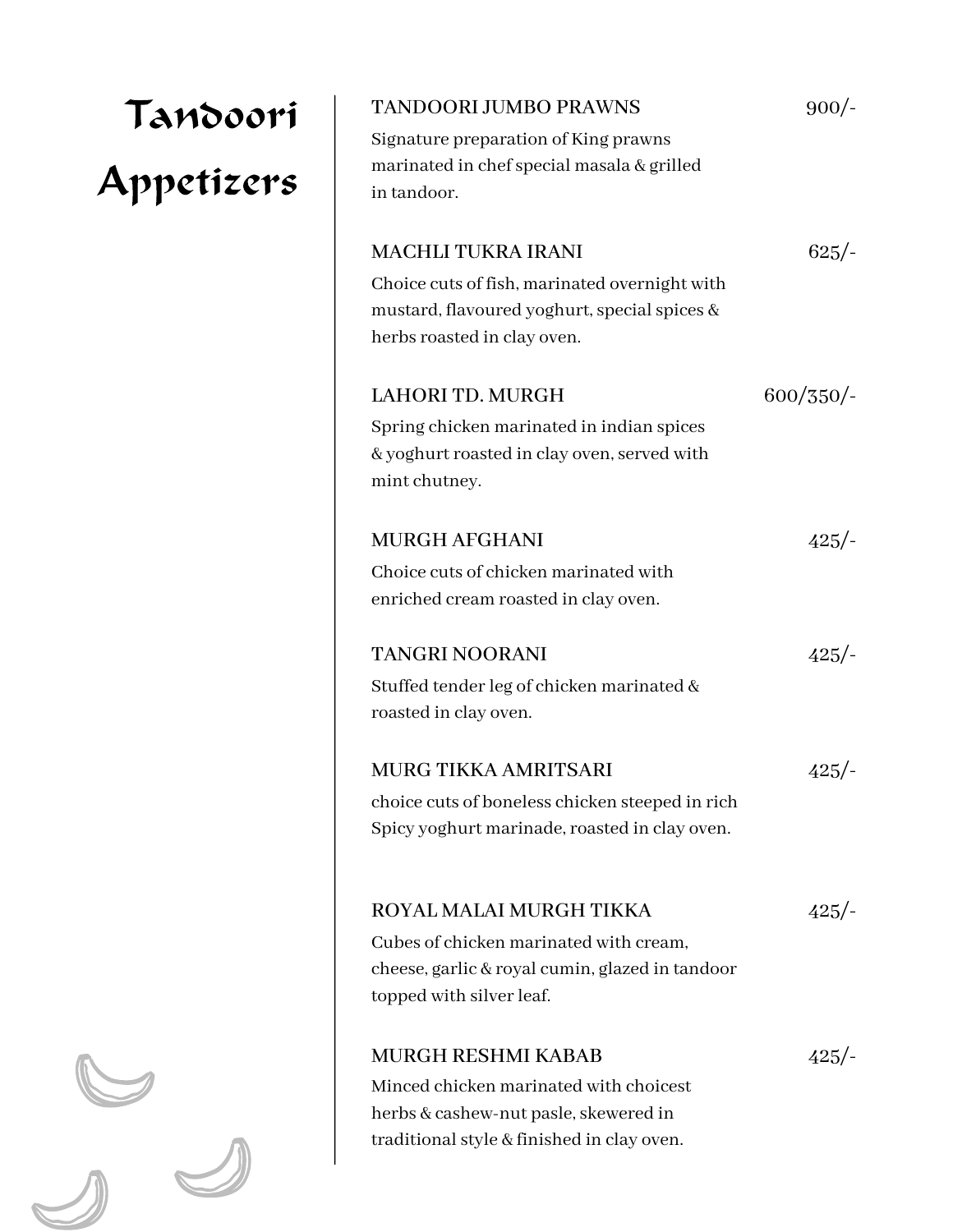| <b>MURGH SEEKH KABAB</b><br>Tenderly minced chicken marinated with<br>Indian herbs, skewered & roasted in clay<br>oven.                | 375.    |
|----------------------------------------------------------------------------------------------------------------------------------------|---------|
| <b>PANEER TIKKA PESHAWARI</b><br>Cottage cheese cubes marinated in spices,<br>herbs & youghurt, roasted in clay oven.                  | $325/-$ |
| PANEER KALIMIRCH TIKKA<br>Cottage cheese cubes marinated in spices,<br>herbs & black pepper, roasted on a skewer                       | $375/-$ |
| TANDOORI KHUMBI/GOBHI<br>Fresh button mushrooms / gobhi chunks<br>marinated in special spiced yoghurt &<br>herbs, roasted in clay oven | 325/-   |

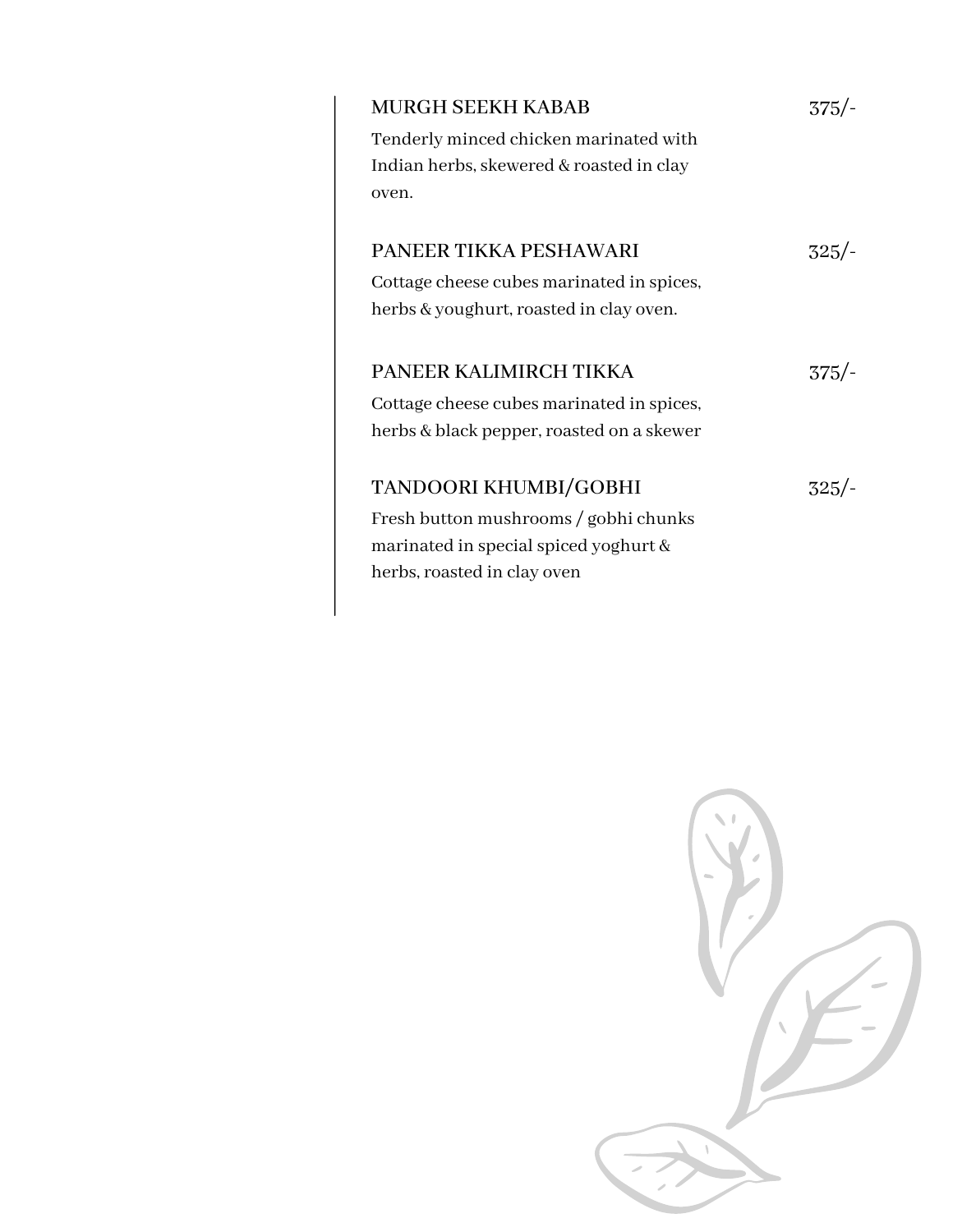| Indian Main | <b>JHINGA MIRCHI MASALA</b>                                                                                                                                                                   | $800/-$  |
|-------------|-----------------------------------------------------------------------------------------------------------------------------------------------------------------------------------------------|----------|
| Course      | Selective prawns simmered in hot spicy<br>gravy & coped in chef special recipe.                                                                                                               |          |
| (Non-Veg)   | <b>MALABARI FISH CURRY</b>                                                                                                                                                                    | $525/-$  |
|             | A coastal fish curry prepared in coconut<br>milk, south indian spices & special herbs.                                                                                                        |          |
|             | ÄNDRA FISH CURRY                                                                                                                                                                              | 525/     |
|             | Fish marinated with mustard oil and<br>simmered in fenugreek seeds cooked in<br>condiments and tangy tomato gravy.                                                                            |          |
|             | <b>CHICKEN CHETTINARD</b><br>One of the spiciest and most aromatic<br>indian distinctive thick chicken curry<br>cooked in chetlinard style with judicious<br>blend of spices & resh coconuls. | $500/-$  |
|             | <b>MURGH MAKHANI</b><br>Chicken roasted in tandoor, cooked in rich<br>tomato gravy, melted butter & cream                                                                                     | 675/475/ |
|             | <b>MURGH METHI</b><br>A north Indian chicken delicacy cooked in<br>special fenugreek: leaves gravy flavoured<br>with kasoori methi.                                                           | 425/     |
|             | <b>GOSHT ROGAN JOSH</b><br>A spicy Kashmiri mutton dish delicately<br>flavoured with erotic spices & saffron of the<br>valley.                                                                | 425/     |
|             | <b>MUTTON RARHA</b><br>Marinated mutton cooked in chef special<br>recipe.                                                                                                                     | $475/-$  |

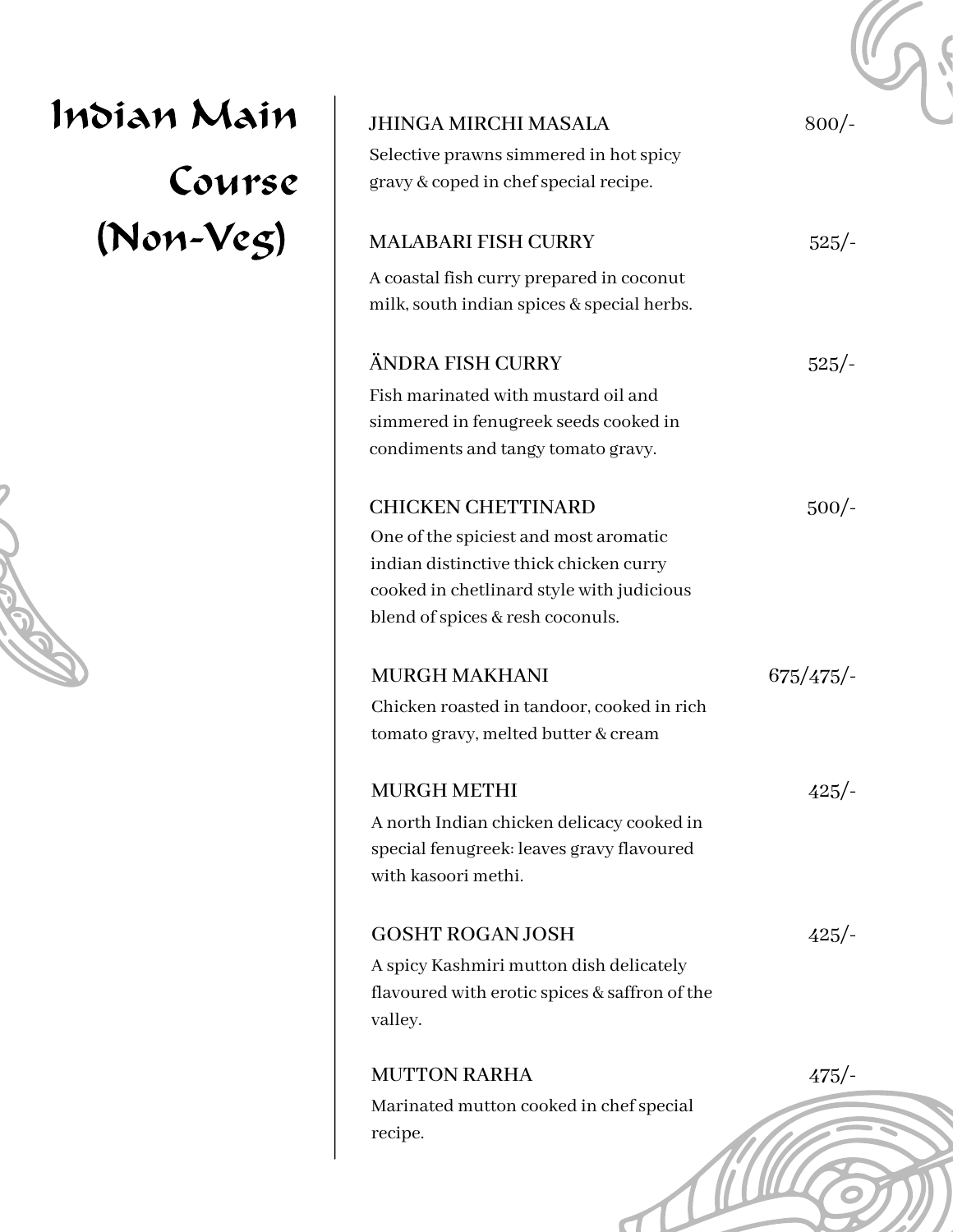## Indian Main Course (Veg)



| <b>PANEER BUTTER MASALA</b>                                                                                                | $325/-$ |
|----------------------------------------------------------------------------------------------------------------------------|---------|
| PANEER PUDINA MASALA<br>An Indian household cottage cheese<br>preparation with spicy fresh mint gravy.                     | $325/-$ |
| <b>KADHAI PANEER</b><br>Cottage cheese cooked traditionally in Kadhai<br>with capsicum flavoured Chad masala.              | $325/-$ |
| <b>GOBHI NOORJAHANI</b><br>Cauliflower florets tossed with onions<br>garnish with dry fiuits.                              | $275/-$ |
| <b>BHINDI MASALA</b><br>Lady fingers cooked with button onions, a<br>punjabi style dry preparation.                        | $250/-$ |
| <b>RAJMA SHAHI</b><br>Rajma made in shahi andaz recipe.                                                                    | $250/-$ |
| <b>DAL TRIPTI</b><br>Black lentils cooked overnight in chef's<br>special recipe & served with a dallop of<br>white butter. | $300/-$ |
| <b>DAL LAKHNAVI</b><br>Arhar dal simmered in desi ghee in gravy of<br>brown onion, tomato, ginger and garlic.              | $275/-$ |
| YOGHURT / PLAIN CURD RÁITA                                                                                                 | 130/    |
| <b>RAITA</b><br>Boondi / Cucumber / Mix / Pineapple                                                                        | 150/    |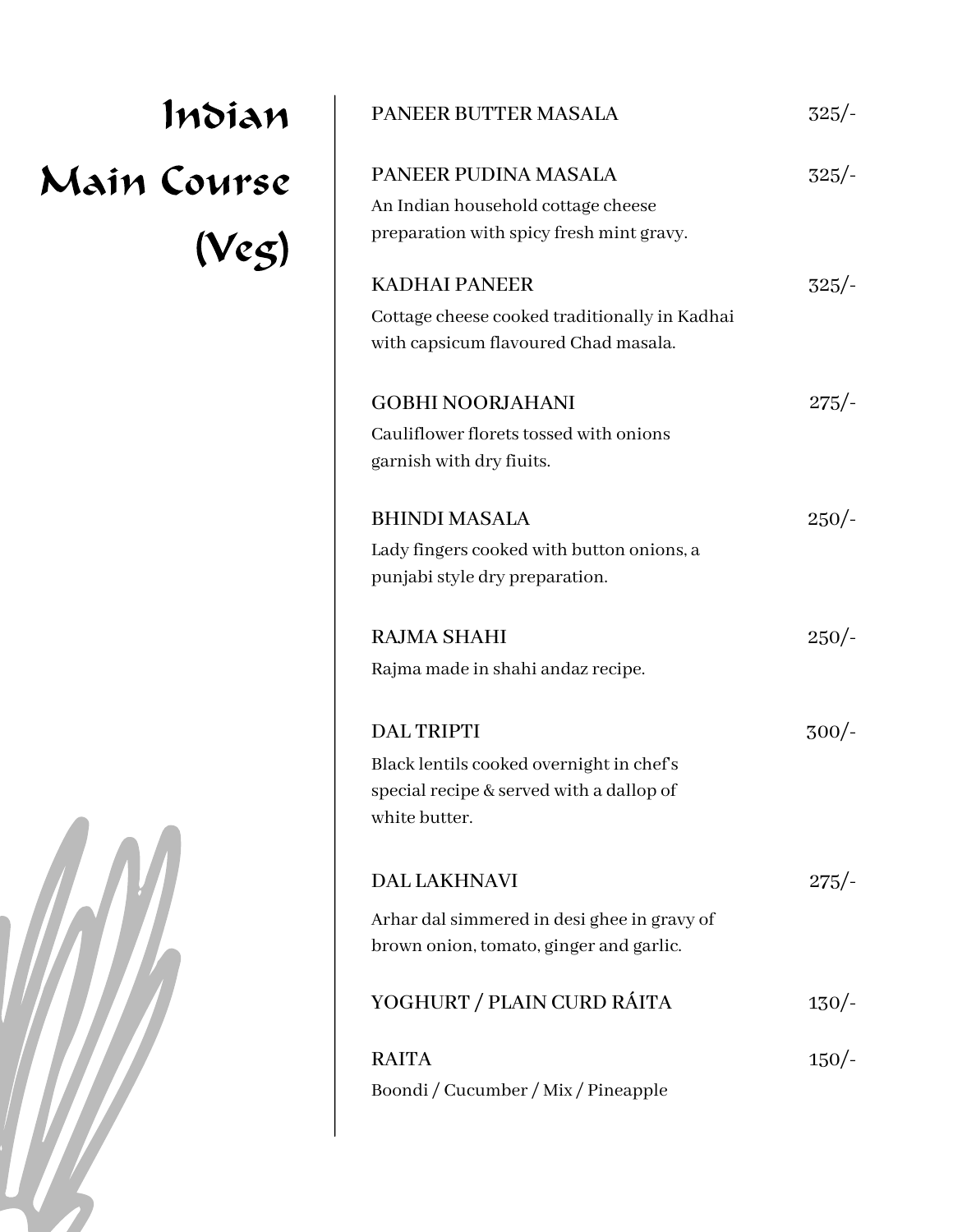| Oriental    | <b>GOLDEN FRIED PRAWNS</b>                                                                                                             | 990/     |
|-------------|----------------------------------------------------------------------------------------------------------------------------------------|----------|
| Main Course | jumbo prawns fried and served with garlic<br>dip.                                                                                      |          |
|             | <b>DRUMS OF HEAVEN</b><br>Chicken lollipop marinated and buttered with<br>cornflour deep fried and tossed in a tangy<br>Chinese sauce. | 450/     |
|             | <b>CHILLY CHICKEN</b><br>Succulent boneless pieces of spring chicken<br>fried and topped with tangy chilly soya sauce.                 | $425/-$  |
|             | <b>CHILLY PANEER</b><br>Cottage cheese cubes fried and tossed in<br>Chinese Sauce.                                                     | $325/-$  |
|             | <b>MANCHURIAN</b><br>Seasonal mixed vegetables / chicken<br>dumplings sauted in finely chopped garlic<br>& Chinese sauces.             | 300/350/ |

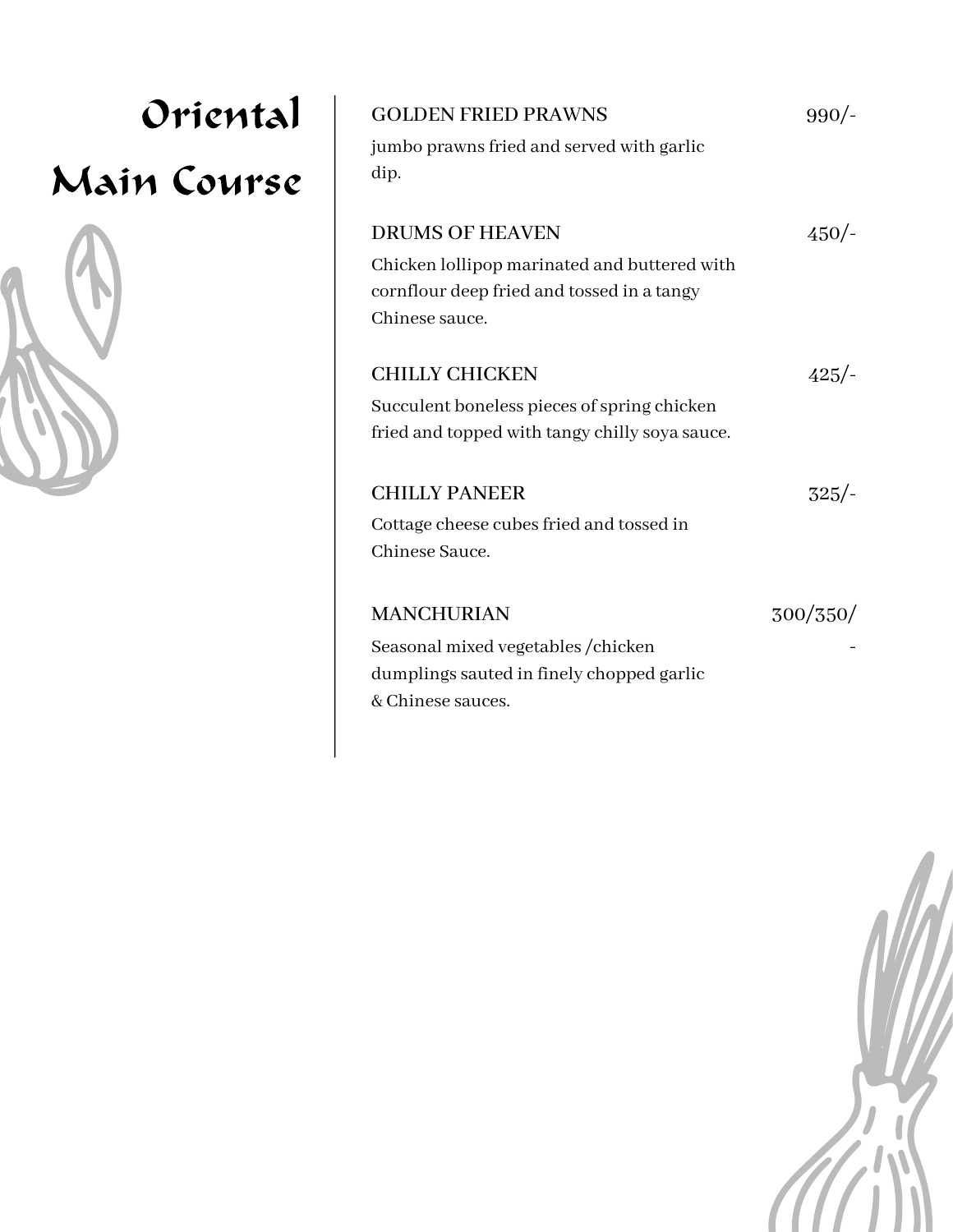## Oriental Staples

CHOWMEIN 275/300/325/- ( Veg / Egg / Chicken)

HAKKA NOODLES 275/300/325/- ( Veg / Egg / Chicken)

FRIED RICE 275/300/325/-( Veg / Egg / Chicken)

## SZECHWAN MIX CHOWMEIN/

FRIED RICE Chinese chef speciality with a hot  $&$  spicy flavour of szechwan sauce (VEG. / NON VEG.) 300/325/-



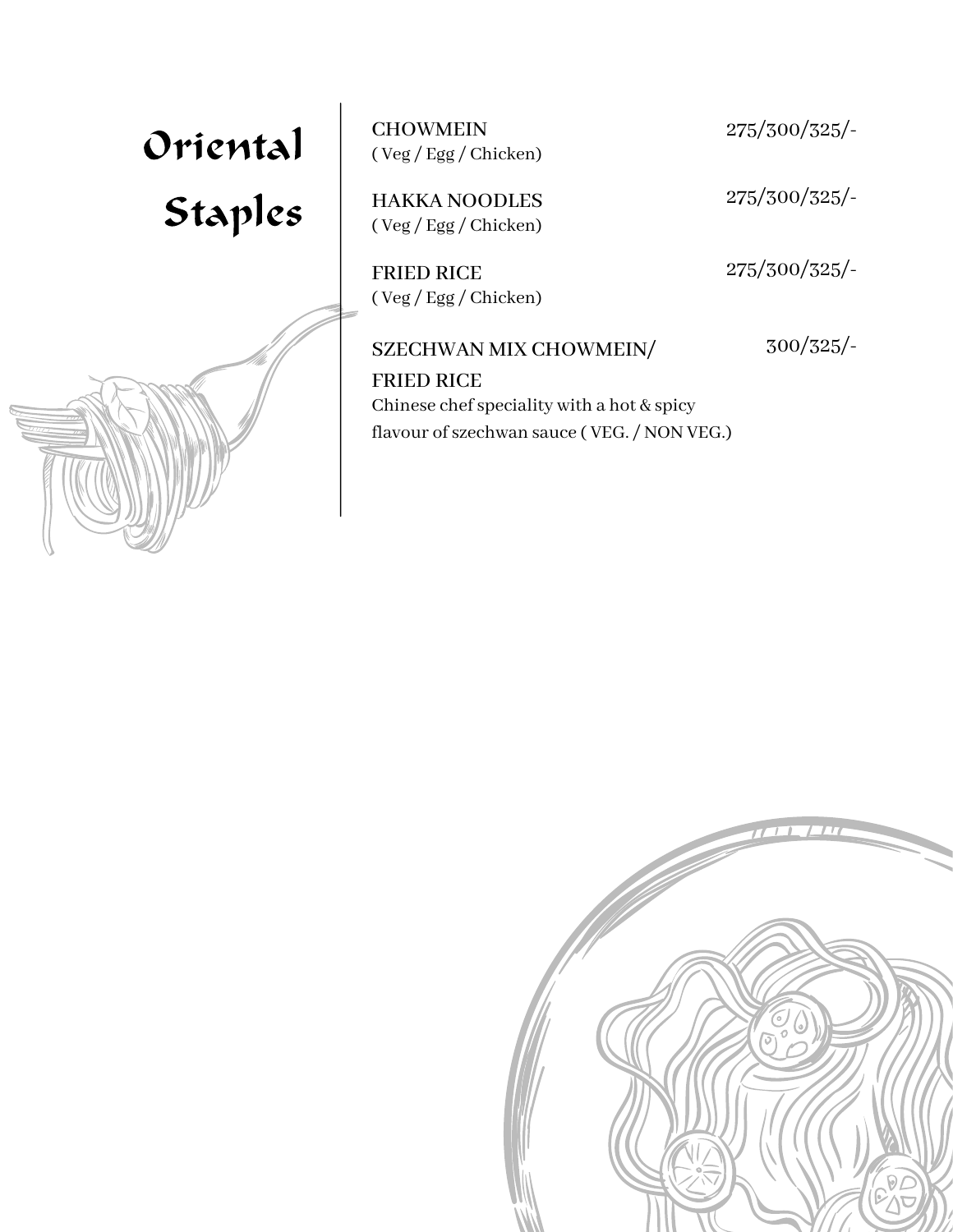|                  | <b>STEAMED /JEERA RICE</b><br>Long grain basmati steamed rich)                                                                                                                              | $175/-$ |
|------------------|---------------------------------------------------------------------------------------------------------------------------------------------------------------------------------------------|---------|
| Rice &<br>Breads | KASHMIRI PULAO / PEAS<br>PULAO / CURD RICE                                                                                                                                                  | $275/-$ |
| 23               | NAWABI TARKARI BIRYANI<br>A saffron flavoured rice deliency cooked<br>with Indian spices and herbs in Nawabi<br>style, served with plain curd / special gravy.                              | $300/-$ |
|                  | <b>HYDERABADI BIRYANI</b><br>(CHICKEN)<br>Basmati saffron flavoured rice cooked with<br>chicken and indian herbs, makes it a royal<br>treat served with choice of raita / special<br>curry. | $500/-$ |
|                  | <b>MASALA BIRYANI (MUTTON)</b><br>A mutton and rice delicacy served with<br>choice of raita / curry.                                                                                        | $600/-$ |
|                  | TANDOORI / TAWA ROTI<br>Unleavened wholewheat bread                                                                                                                                         | 60/     |
|                  | <b>ROOMALI ROTI</b><br>Wholewheat light bread                                                                                                                                               | $75/-$  |
|                  | <b>MISSI ROTI</b><br>Wholewheat flour mixed with gram-flour<br>flavoured with fenugreek leaves (Kasoori<br>Methi.                                                                           | $75/-$  |
|                  | <b>LACHEDAR PARANTHA</b><br>Whole wheat flour mixed with butter &<br>baked in tandoor.                                                                                                      | $75/-$  |